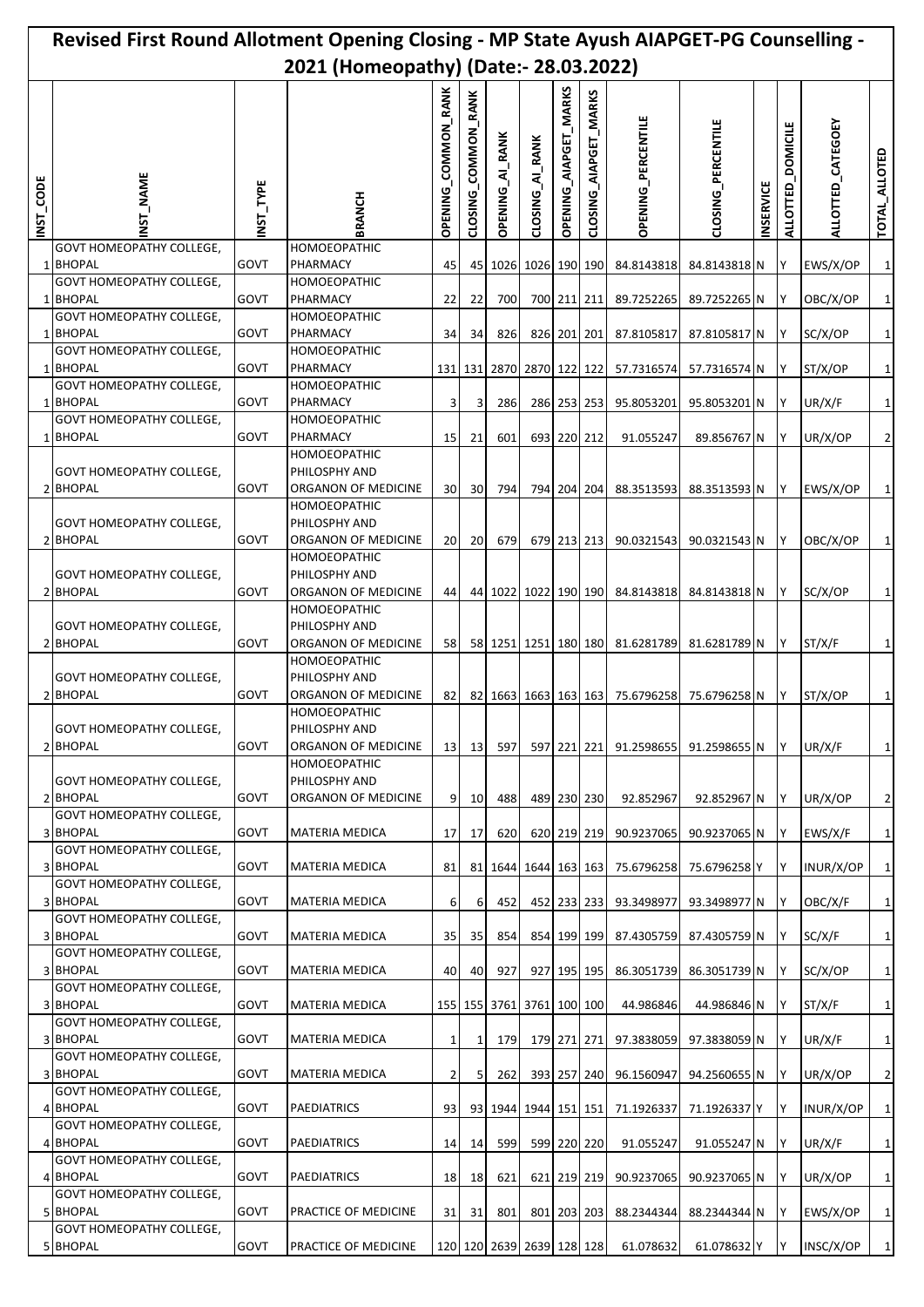| INST_CODE | INST_NAME                                                     | INST_TYPE   | <b>BRANCH</b>                           | OPENING_COMMON_RANK | RANK<br>CLOSING_COMMON | <b>OPENING_AI_RANK</b>    | CLOSING_AI_RANK   | OPENING_AIAPGET_MARKS | _MARKS<br>CLOSING_AIAPGET | OPENING_PERCENTILE | CLOSING_PERCENTILE | <b>INSERVICE</b> | <b>DOMICILE</b><br>ALLOTTED | ALLOTTED_CATEGOEY | TOTAL_ALLOTED |
|-----------|---------------------------------------------------------------|-------------|-----------------------------------------|---------------------|------------------------|---------------------------|-------------------|-----------------------|---------------------------|--------------------|--------------------|------------------|-----------------------------|-------------------|---------------|
|           | GOVT HOMEOPATHY COLLEGE,<br>5 BHOPAL                          | GOVT        | PRACTICE OF MEDICINE                    |                     |                        | 115 115 2531 2531 131 131 |                   |                       |                           | 62.613271          | 62.613271 Y        |                  | Y                           | INUR/X/OP         | $\mathbf{1}$  |
|           | <b>GOVT HOMEOPATHY COLLEGE,</b><br><b>5 BHOPAL</b>            | <b>GOVT</b> | PRACTICE OF MEDICINE                    | 11                  | 11                     | 579                       |                   |                       | 579 222 222               | 91.3621748         | 91.3621748 N       |                  | IY.                         | OBC/X/OP          | $\mathbf 1$   |
|           | <b>GOVT HOMEOPATHY COLLEGE,</b><br>5 BHOPAL                   | <b>GOVT</b> | PRACTICE OF MEDICINE                    | 43                  | 43                     | 961                       |                   |                       | 961 193 193               | 85.8959369         | 85.8959369 N       |                  | IY.                         | SC/X/OP           | $\mathbf{1}$  |
|           | <b>GOVT HOMEOPATHY COLLEGE,</b><br>5 BHOPAL                   | GOVT        | PRACTICE OF MEDICINE                    |                     |                        | 119 119 2620 2620 129 129 |                   |                       |                           | 61.4732534         | 61.4732534 N       |                  | l Y                         | ST/X/OP           | $\mathbf 1$   |
|           | <b>GOVT HOMEOPATHY COLLEGE,</b><br>5 BHOPAL                   | GOVT        | PRACTICE OF MEDICINE                    | 4                   | 4                      | 388                       |                   |                       | 388 240 240               | 94.2560655         | 94.2560655 N       |                  | IY.                         | UR/X/F            | $\mathbf{1}$  |
|           | <b>GOVT HOMEOPATHY COLLEGE,</b><br>5 BHOPAL                   | GOVT        | PRACTICE OF MEDICINE                    | $\overline{7}$      | 8                      | 453                       |                   |                       | 479 233 231               | 93.3498977         | 92.9845075 N       |                  | I٢                          | UR/X/OP           | $\mathbf 2$   |
|           | <b>GOVT HOMEOPATHY COLLEGE,</b><br>6 BHOPAL                   | GOVT        | <b>PSYCHIATRY</b>                       | 55                  | <b>55</b>              |                           | 1205 1205 182 182 |                       |                           | 82.2128033         | 82.2128033 N       |                  | IY.                         | SC/X/OP           | $\mathbf{1}$  |
|           | <b>GOVT HOMEOPATHY COLLEGE,</b><br>6 BHOPAL                   | <b>GOVT</b> | <b>PSYCHIATRY</b>                       |                     |                        | 152 152 3621 3621 103 103 |                   |                       |                           | 46.7699503         | 46.7699503 N       |                  | IY.                         | ST/X/OP           | $\mathbf 1$   |
|           | <b>GOVT HOMEOPATHY COLLEGE,</b><br>6 BHOPAL                   | GOVT        | <b>PSYCHIATRY</b>                       | 19                  | 19                     | 666                       |                   |                       | 666 215 215               | 90.2513885         | 90.2513885 N       |                  | IY.                         | UR/X/OP           | $\mathbf 1$   |
|           | <b>GOVT HOMEOPATHY COLLEGE,</b><br>7 BHOPAL                   | GOVT        | <b>REPERTORY</b>                        | 24                  | 24                     | 759                       |                   |                       | 759 207 207               | 88.8921368         | 88.8921368 N       |                  | I٢                          | OBC/X/F           | $\mathbf 1$   |
|           | <b>GOVT HOMEOPATHY COLLEGE,</b><br>7 BHOPAL                   | GOVT        | <b>REPERTORY</b>                        | 27                  | 27                     | 771                       |                   |                       | 771 206 206               | 88.7021339         | 88.7021339 N       |                  | Y                           | OBC/X/OP          | $\mathbf 1$   |
|           | <b>GOVT HOMEOPATHY COLLEGE,</b><br>7 BHOPAL                   | <b>GOVT</b> | <b>REPERTORY</b>                        | 52                  |                        |                           | 1146 1146 185 185 |                       |                           | 83.2066647         | 83.2066647 N       |                  | IY.                         | SC/X/F            | $\mathbf{1}$  |
|           | <b>GOVT HOMEOPATHY COLLEGE,</b><br><b>7 BHOPAL</b>            | GOVT        |                                         |                     | 52                     |                           |                   |                       |                           |                    |                    |                  |                             |                   | $\mathbf{1}$  |
|           | <b>GOVT HOMEOPATHY COLLEGE,</b>                               |             | <b>REPERTORY</b>                        | 38                  | 38                     | 907                       |                   |                       | 907 196 196               | 86.6559486         | 86.6559486 N       |                  | IY.                         | UR/H/OP           |               |
|           | 7 BHOPAL<br><b>GOVT HOMEOPATHY COLLEGE,</b>                   | GOVT        | <b>REPERTORY</b>                        | 16                  | 16                     | 603                       |                   |                       | 603 220 220               | 91.055247          | 91.055247 N        |                  | l Y                         | UR/X/F            | $\mathbf 1$   |
|           | 7 BHOPAL<br>DISTRICT HOMOEOPATHIC                             | GOVT        | <b>REPERTORY</b>                        | 12                  | 12                     | 589                       |                   |                       | 589 222 222               | 91.3621748         | 91.3621748 N       |                  | IY.                         | UR/X/OP           | $\mathbf{1}$  |
|           | 14 MEDICAL COLLEGE RATLAM<br><b>DISTRICT HOMOEOPATHIC</b>     |             | PRIVATE MATERIA MEDICA                  |                     |                        | 135 135 2939 2939 120 120 |                   |                       |                           | 56.5916399         | 56.5916399 N       |                  | I٢                          | OBC/X/OP          | $\mathbf{1}$  |
|           | 14 MEDICAL COLLEGE RATLAM<br><b>DISTRICT HOMOEOPATHIC</b>     |             | PRIVATE MATERIA MEDICA                  | 26                  | 26                     | 768                       |                   |                       | 768 206 206               | 88.7021339         | 88.7021339 N       |                  | Y                           | UR/X/OP           | $\mathbf{1}$  |
|           | 15 MEDICAL COLLEGE RATLAM                                     |             | PRIVATE PRACTICE OF MEDICINE            | 74                  |                        | 74 1501 1501 169 169      |                   |                       |                           | 78.0035077         | 78.0035077 N       |                  | Y                           | UR/X/OP           | $\mathbf 1$   |
|           | R.K.D.F HOMEOPATHIC CHIKITSA<br><b>16 MAHAVIDYALAY BHOPAL</b> |             | <b>HOMOEOPATHIC</b><br>PRIVATE PHARMACY |                     |                        | 124 124 2707 2707 126 126 |                   |                       |                           | 60.1286174         | 60.1286174 N       |                  | I٢                          | UR/X/OP           | $\mathbf 1$   |
|           | R.K.D.F HOMEOPATHIC CHIKITSA                                  |             | <b>HOMOEOPATHIC</b>                     |                     |                        |                           |                   |                       |                           |                    |                    |                  |                             |                   |               |
|           | 16 MAHAVIDYALAY BHOPAL                                        |             | PRIVATE PHARMACY                        | 96                  |                        | 96 1960 1960 151 151      |                   |                       |                           | 71.1926337         | 71.1926337 N       |                  | N                           | UR/X/OP           | $\mathbf 1$   |
|           | R.K.D.F HOMEOPATHIC CHIKITSA<br>8 MAHAVIDYALAY BHOPAL         |             | PRIVATE MATERIA MEDICA                  |                     |                        | 158 158 3908 3908         |                   | 95                    | 95                        | 42.0491084         | 42.0491084 N       |                  | Y                           | SC/X/F            | $\mathbf 1$   |
|           | R.K.D.F HOMEOPATHIC CHIKITSA                                  |             |                                         |                     |                        |                           |                   |                       |                           |                    |                    |                  |                             |                   |               |
|           | 8 MAHAVIDYALAY BHOPAL                                         |             | PRIVATE MATERIA MEDICA                  | 79                  |                        | 79 1577 1577 165 165      |                   |                       |                           | 76.4396375         | 76.4396375 N       |                  | Y                           | UR/X/F            | $\mathbf{1}$  |
|           | R.K.D.F HOMEOPATHIC CHIKITSA<br>8 MAHAVIDYALAY BHOPAL         |             | PRIVATE MATERIA MEDICA                  |                     |                        | 83 103 1682 2066 162 147  |                   |                       |                           | 75.2557732         | 69.5995323 N       |                  | I٢                          | UR/X/OP           | $\mathbf 2$   |
|           | R.K.D.F HOMEOPATHIC CHIKITSA                                  |             |                                         |                     |                        |                           |                   |                       |                           |                    |                    |                  |                             |                   |               |
|           | 13 MAHAVIDYALAY BHOPAL                                        |             | <b>PRIVATE PAEDIATRICS</b>              |                     |                        | 111 111 2416 2416 135 135 |                   |                       |                           | 64.2648348         | 64.2648348 N       |                  | Y                           | UR/X/OP           | $\mathbf{1}$  |
|           | R.K.D.F HOMEOPATHIC CHIKITSA<br>11 MAHAVIDYALAY BHOPAL        |             | PRIVATE PRACTICE OF MEDICINE            | 84                  |                        | 84 1702 1702 161 161      |                   |                       |                           | 75.0219234         | 75.0219234 N       |                  | l Y                         | UR/X/F            | $\mathbf{1}$  |
|           | R.K.D.F HOMEOPATHIC CHIKITSA                                  |             |                                         |                     |                        |                           |                   |                       |                           |                    |                    |                  |                             |                   |               |
|           | 11 MAHAVIDYALAY BHOPAL                                        |             | PRIVATE PRACTICE OF MEDICINE            |                     |                        | 137 137 3021 3021 118 118 |                   |                       |                           | 55.539316          | 55.539316 N        |                  | N                           | UR/X/OP           | $\mathbf{1}$  |
|           | R.K.D.F HOMEOPATHIC CHIKITSA<br>10 MAHAVIDYALAY BHOPAL        |             | PRIVATE REPETORY                        |                     |                        |                           |                   |                       |                           |                    | 59.3978369 N       |                  | IY.                         | UR/X/F            |               |
|           |                                                               |             |                                         |                     |                        | 126 126 2759 2759 125 125 |                   |                       |                           | 59.3978369         |                    |                  |                             |                   | $\mathbf{1}$  |